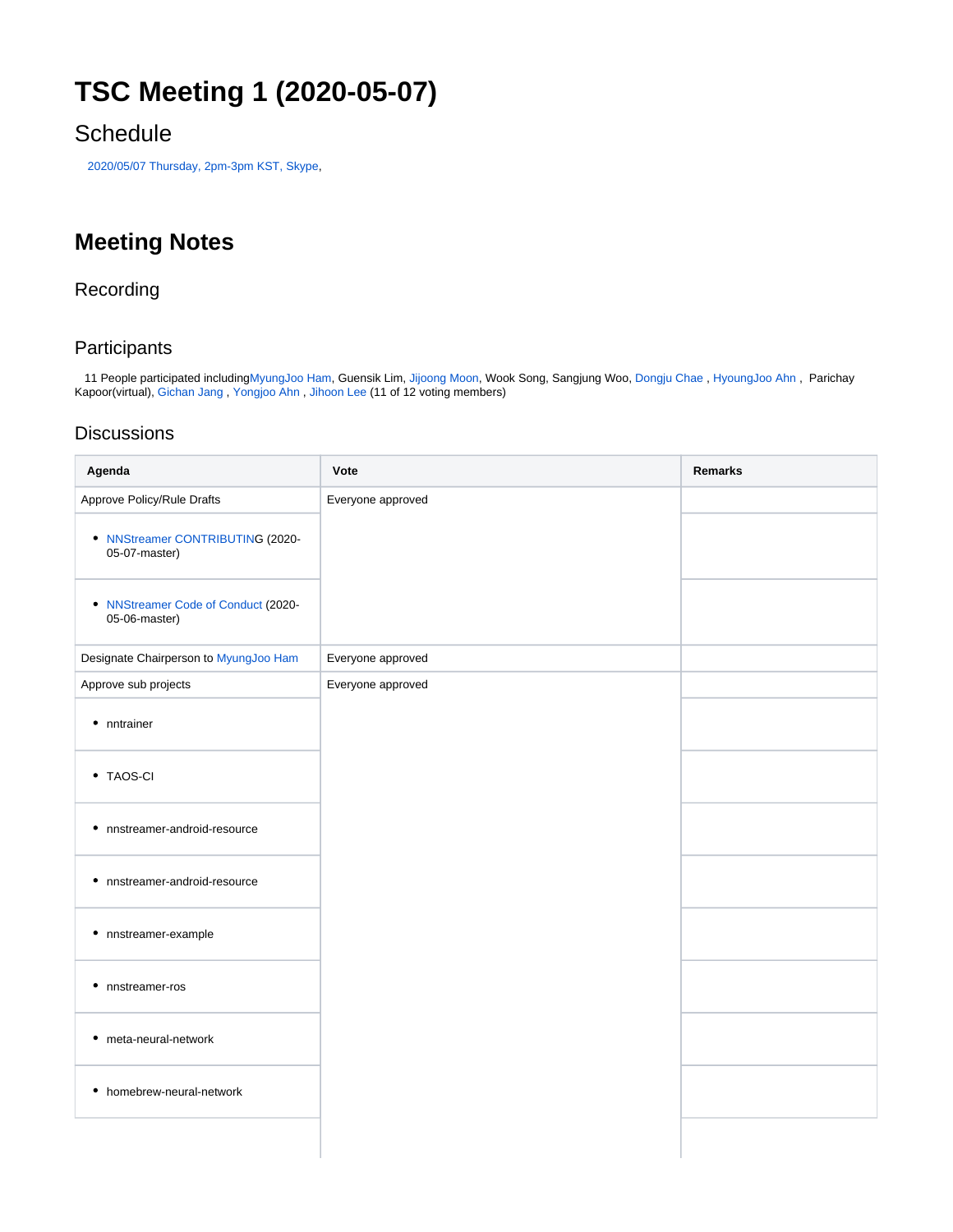| • nnstreamer-edge                                 |                   |  |
|---------------------------------------------------|-------------------|--|
| Designate "Maintainer"                            | Everyone approved |  |
| · nnstreamer @myungjoo                            |                   |  |
| • nntrainer @jijoonmoon                           |                   |  |
| • TAOS-CI @leemgs                                 |                   |  |
| nnstreamer-android-resource @jaeyun-<br>٠<br>jung |                   |  |
| · nnstreamer-example @mungjoo                     |                   |  |
| · nnstreamer-ros @again4you                       |                   |  |
| • meta-neural-network @wooksong                   |                   |  |
| • homebrew-neural-network @wooksong               |                   |  |
| · nnstreamer-edge @myungjoo                       |                   |  |
| Designate Community manager to Jihoon<br>Lee      | Everyone approved |  |

## **Preparation**

#### Notified to

- LF/AI staff
- Samsung/OSG staff
- nnstreamer outside contributors.

#### Agenda

- Approve Policy/Rule Drafts
	- [NNStreamer CONTRIBUTIN](https://github.com/nnstreamer/nnstreamer/blob/71584e3dda382b349d4c1f01819de4b77bb71485/CONTRIBUTING.md)G (2020-05-07-master)
	- [NNStreamer Code of Conduct](https://github.com/nnstreamer/nnstreamer/blob/71584e3dda382b349d4c1f01819de4b77bb71485/CODE_OF_CONDUCT.md) (2020-05-06-master)
	- Note that both drafts should be approved by both TSC and LF/AI
- Designate Chairperson
	- Approve sub projects
		- nntrainer
		- TAOS-CI nnstreamer-android-resource
		- nnstreamer-example
		- nnstreamer-ros
		- meta-neural-network
		- homebrew-neural-network
		- nnstreamer-edge
- Designate "Maintainer"
	- nnstreamer @mungjoo
	- nntrainer @jijoonmoon
	- TAOS-CI @leemgs
	- nnstreamer-android-resource @jaeyun-jung